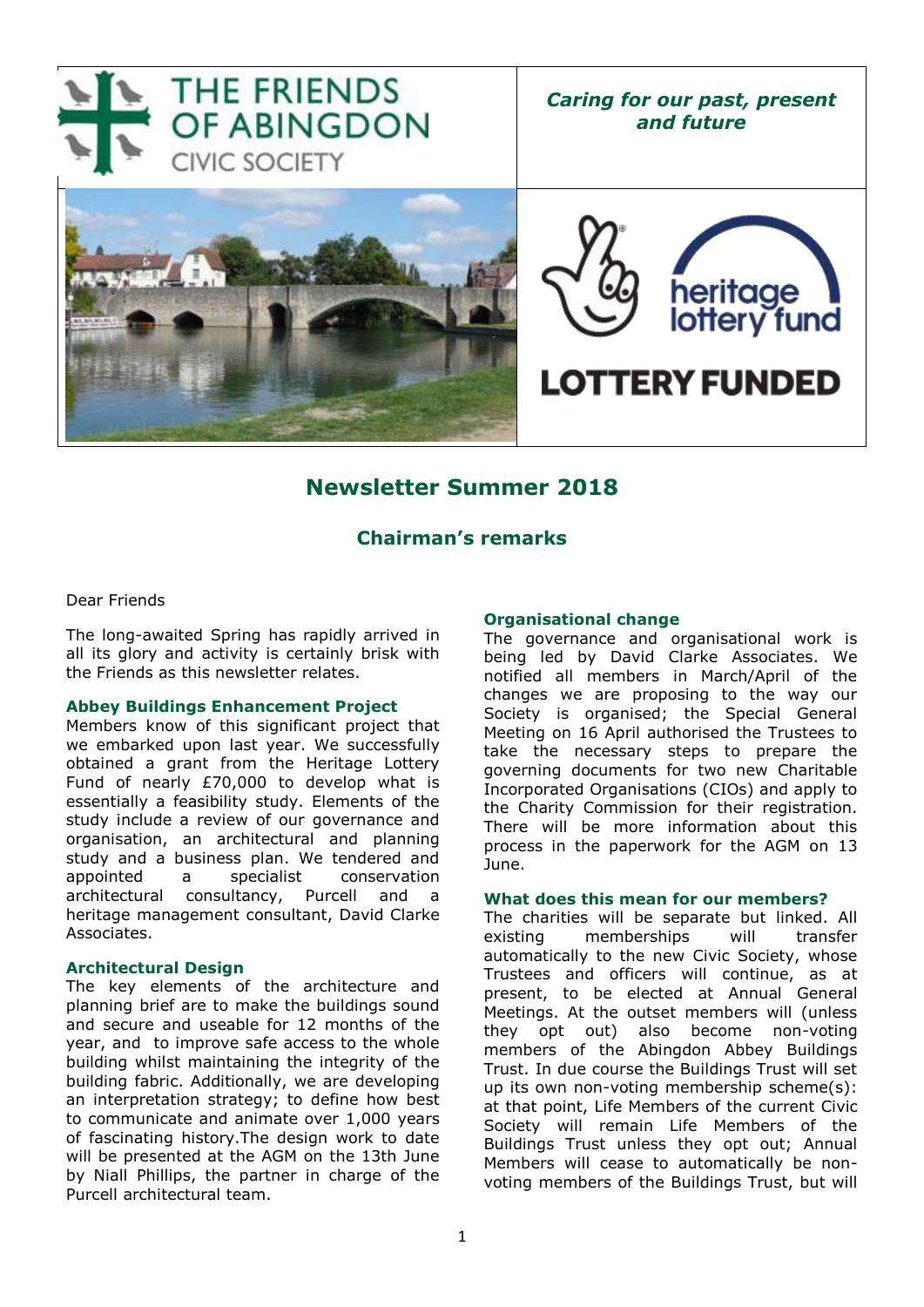instead be able to apply for membership on whatever terms are agreed at that time.

The FoA Civic Society will nominate two trustees to the board of the FoA Abingdon Abbey Buildings Trust and we anticipate that there will be close co-operation between the two organisations.

### **What about volunteers?**

Both charities will continue to rely on the efforts of volunteers. The Buildings Trust will still need guides to the Buildings, and help with their care and maintenance, gardening, running events etc. The Civic Society hopes to expand its role in promoting civic pride in Abingdon: help will be needed with current activities such as running the Community FreeSpace, Bank Holiday Walks and Heritage Open Days but we will also hope to engage with people on other projects such as Litter campaigns, improving signage, promoting the vitality of the town and protecting its heritage buildings and open spaces. There will be plenty for both charities to do and we hope that the re-organisation will be a springboard for us to involve more people – they can help with either, or better still, both. If you would like to know more, do get in touch with one of us.

### **Cinema at the Unicorn**

In the last newsletter we said "Watch this space" – plans were progressing well for the Regal Cinema to open in the Unicorn. As most of you will know, they opened on 29 December and have been immensely successful – over 250 film showings and over 10,000 tickets sold in those five months. Many hundreds of people have visited the Buildings for the first time and, most importantly, feedback has been excellent, with lots of returning customers. The Regal will shortly be opening a second screen in the Abbey Hall, but will continue to use the Unicorn and we welcome the continued partnership with them, alongside our longestablished partners in the drama groups and MATU.

Enjoy this newsletter, enjoy the summer!

### *Bryan Brown*

### **Abingdon's Early Transport Links**

In April we had a very interesting talk from Caroline Bullock about how road and river routes – and latterly the railways - developed through the ages and especially during the Industrial Revolution in order to facilitate the transport of goods to market. Also, how and why Abingdon, although the County town of Berkshire, only ended up with a branch line. She was supported by Martin Buckland who was able to answer questions on the Wilts and Berks Canal and Ivan Cadge who brought along models and memorabilia concerning the Abingdon Railway Company. During drinks and refreshments afterwards there were lively discussions with members including the technicalities of broad and standard gauge rails and stories of past family members who had worked for the Great Western Railway.

# **Coming Soon**

Our full events list is on page 6 so this is a quick plug for those in the next few weeks:

### **Bank Holiday Walks – Monday May 28th** .

We will be running our usual programme of walks in the morning and afternoon and the Buildings will be open all day for visits and refreshments. A great opportunity if you have visitors – or maybe want to see some new angles to Abingdon. Full details in the enclosed flyer and on the website.

**AGM – Wednesday 13 June** – come and find out more about our exciting plans. Formal notification accompanies this newsletter.

**"Castles in the Desert"** *– Tuesday 10 July* A fascinating talk by Bobbie Nichols on the amazing stonemasonry created in the American West at around the same time as our Abbey was built.

**Members' Lunch – Saturday 18 August** in the Long Gallery. Last year's event was very enjoyable so we hope to see lots of you there  $\zeta$ this year. We don't yet have a menu or booking form but please put the date in your diary and we will circulate them nearer the time. Olga Senior is organising it and she  $\frac{1}{2}$  would find it very helpful if any of you who  $\frac{1}{2}$ don't use email (or haven't given us permission to email you) could let her know if you are interested so we can make sure that we get details to you by post. Her tel. no is 01235  $\zeta$ 559120.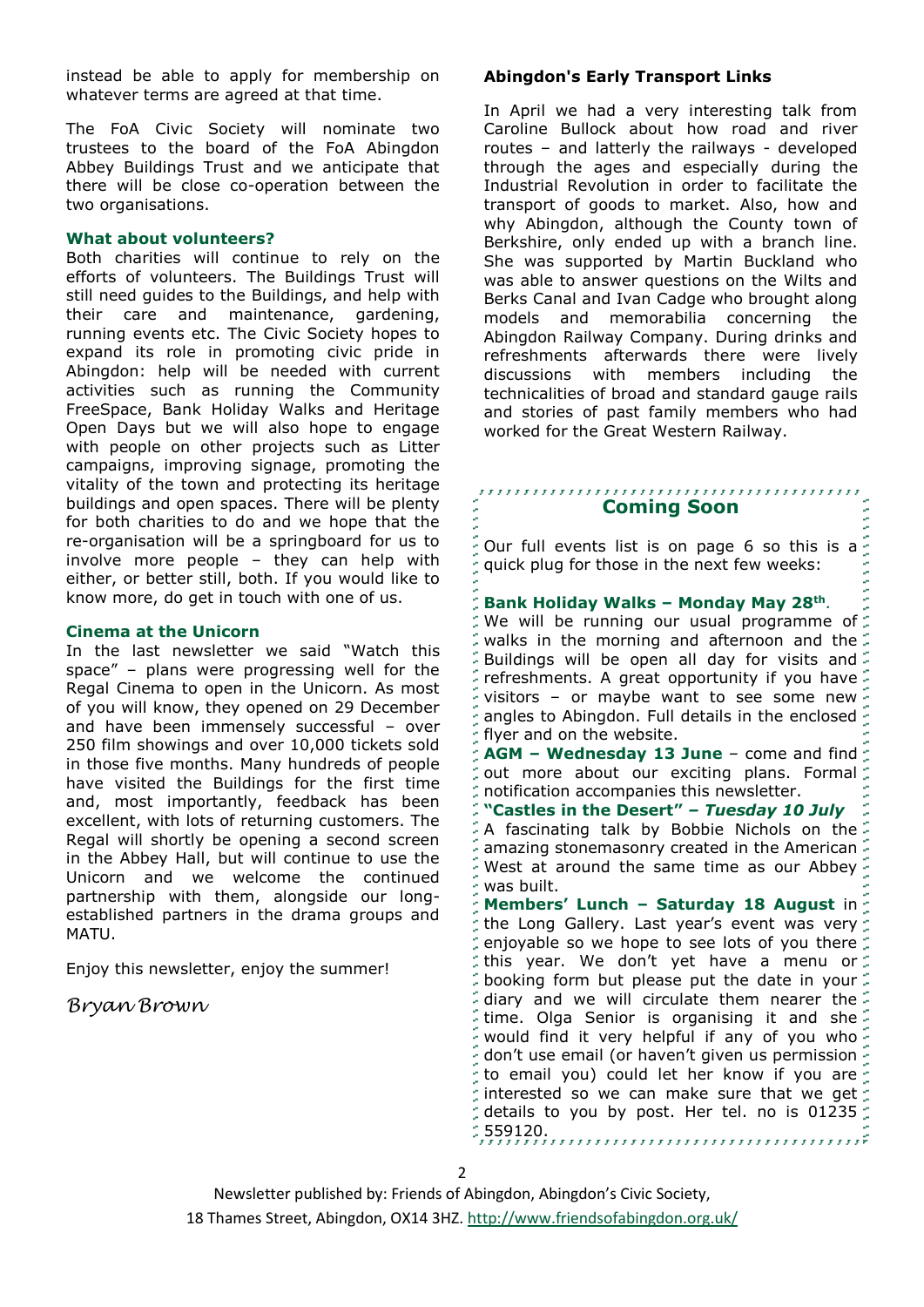

### **Since I Joined You - by Tim Miller, Curator**

Sometimes I still can't believe Brandi and I are here and that we get to work with the Abbey Buildings and live in a medieval cottage. I remember when I initially applied for the position, thinking, "I'll never get it but it won't hurt to try." I have enough to do, working toward the completion of my PhD course at Oxford, but working with the abbey buildings has done so much to enrich our lives. Since arriving September 1, 2017, we've secured much-needed rubbish bins, hosted six dramatic productions, hosted every kind of special event from dog first aid to the science of cheese, shown 252 films, welcomed thousands of guests, held eight MATUS, attended 30 meetings, met all of the neighbours, held 25 Open Days, killed rats, visited two local schools, held two weddings, pulled weeds. And during this time, I managed to write two more chapters of my thesis.

I've learned that the job may be part-time, but the hours are spread wildly across the weekly calendar. No two weeks are the same, but I like that! Monday and Tuesday are not off days. I've found that to be successful as the curator I must be flexible, and flexibility means giving a tour on Monday or holding a meeting on Tuesday when that is the best time. I love it, really, because I've learned to balance the time by taking time as it comes on 'working' days. Some days I'm in the abbey buildings early in the morning but other days I'm locking up near midnight. I do not get bored and I am eternally grateful to have this opportunity at this time in my life.

I've met many wonderful people. The trustees and residents have all been most hospitable. Some people like Simon Hutton turned out to be neighbor, pastor, and friend. Paul and Juliette Cheetham along with Darryl and Julia Jones turned out to be neighboutrs, members of the Friends of Abingdon, and friends. We have become co-parents to Merlin the cat with Colin Sanderson and Gwyneth Lewis. We are immensely grateful to Maggie Henderson-Tew who furnished the cottage for us and helped us move – we couldn't have done it without her; Peter and Gladys Clarke also deserve special mention for going out of their way to help us feel welcome and make sure we'd be successful.

As a historian, I have challenged myself to learn as much as possible about St. Mary's Abbey at Abingdon. I am constantly searching for new sources of abbey history and recently, by combing several sources, I compiled a list of abbots who served here. It's important for me to help preserve the history between 675 A.D. and 1538 as we also remember the reason why they were here. Men joined monasteries for a variety of reasons, but we must acknowledge that many of them came sincerely to live a life of piety, one that honoured God. I have walked through the buildings and across the green many times late at night thinking about their daily life and what the monks were thinking. What do you think?

### **Buildings and Gardens**



Over the last few years we have had to do several major maintenance projects, but this year, thankfully, is quieter. Of course, there are always problems to address: the new Long Gallery blinds, although a great improvement, did not stand up to the ravages of winter and we have to replace them (we got our money back); there are also masonry repairs to do, a problem with leaking gutters on the Thames Street wall and occasional pest control issues. All part of the joys of caring for a medieval building!

The gardens are looking wonderful at present – if you have not been, do come and have a look. This is largely thanks to our gardener, Simon Odell and to Gladys Clarke. However they have greatly appreciated help from several of our

Newsletter published by: Friends of Abingdon, Abingdon's Civic Society, 18 Thames Street, Abingdon, OX14 3HZ.<http://www.friendsofabingdon.org.uk/>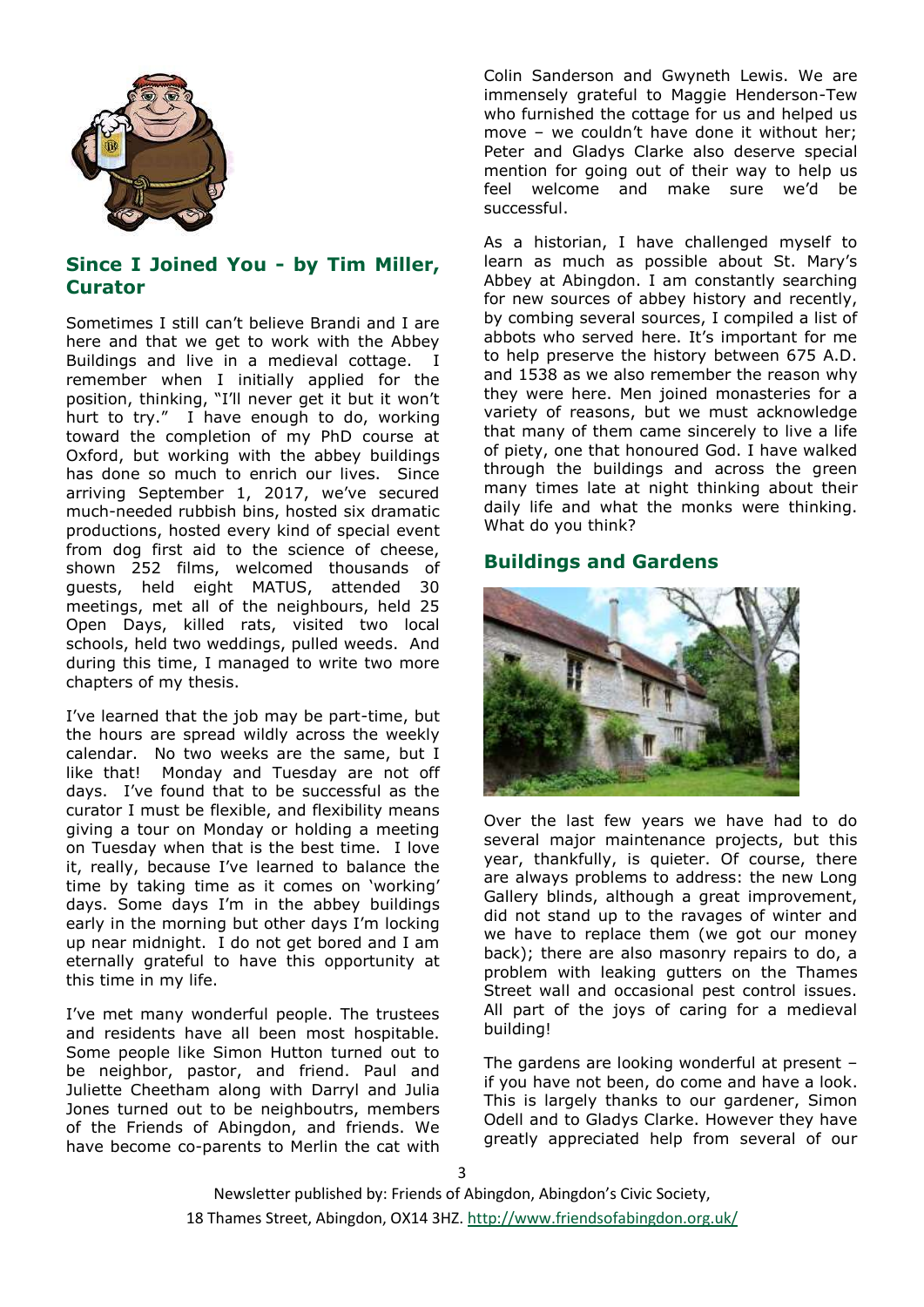members, especially with clearing brambles and climbing roses. The area on the stream side is nearly clear but does require one more push so if any of our green fingered members would like to help please email Gladys [\(peter.clarke111@btinternet.com\)](mailto:peter.clarke111@btinternet.com). Coffee and cake are usually on offer as a reward!

### **Opening times**

We try to have the Buildings open to the public as much as possible in the summer months and having the cinema there has been very helpful in this as they are happy to show people around whenever they are open (although obviously not in the theatre while the film is running). This means that we have had several hundred visitors in the winter at times when we would not otherwise have been open. However as a historic attraction we are keen to keep regular times when visitors can see the whole complex in relative peace: our official opening times till the end of September are 10- 12.30 on Wednesday, Thursday and some Fridays (not if there is a wedding on Saturday) and  $2 - 4.30$  on Sunday, but if you want to come at another time (e.g if you have visitors) do contact Tim on 01235 525339 and he will try to arrange something.

We have a rota of volunteers to man the buildings in these sessions – Tim and Brandi manage this and they could do with a few more helpers, so if you would be interested, do please get in touch with them. You will be given training and support. The regal have also agreed that, subject to availability, volunteers can have two free tickets for a film showing later that day.

### **Civic Matters**



### **Guildhall and Abbey Hall**

A Special Parish Meeting was called for the 15th January to discuss the lack of progress in reopening the Guildhall and Abbey Hall. The point that there was no suitable civic venue for meetings of over 100 people in the centre of Abingdon, a town with a population approaching 40,000, was well made by the fact that over 50 people were unable to get into the Meeting because the Roysse Room was full to capacity. Therefore a second meeting was called a week later in St Helen's Church. The proposal from the Town Council that the Abbey Hall would become a 'community hub', consisting of the Library and a Family Centre, at some unspecified time about two years in the future, was not well received as this woud not solve the problem of the lack of a large civic space . There were also many adverse comments about the proposals to demolish the 1631 staircase in the Guildhall in order to install a lift allowing fully inclusive access to all the historic rooms. It was noted that the Regal Cinema Evesham, which is running the Unicorn Cinema in the Abbey Buildings, had proposed leasing the Abbey Hall from the Town Council and running it as a cinema and a public venue. This proposal has now been accepted by the Town Council and the necessary work is under way.

The Friends continued to press the Town Council to seek advice from appropriately qualified consultants on the historic significance of the 1631 staircase and this was received early in 2018. The report highlighted the difficulties involved in weighing up the benefits of fully inclusive access against the harm that would arise from replacing the staircase with a lift and a replica staircase, and recommended obtaining an access audit from a suitably qualified person. At the time of writing, the recommendations on access have not been made public. However, the Friends are cautiously optimistic that a solution will be found that does not involve replacement of the staircase. We will continue to monitor the situation

### **Old Abbey House**

Following the announcement in late 2017 that VWHDC were planning to use the OAH site for social housing (it is unclear whether this involves demolition or conversion), a local resident came forward with a plan to buy OAH and use it partially as his family residence, but mostly as a community space (small meeting rooms, music rooms etc.) on the ground floor with the upper floor converted to flats for holiday lets. The Vale have also received another similar expression of interest. The Friends are sympathetic to both proposals and have supported both parties in discussions with the VWHDC. Currently, the plan is stalled, with no meaningful response from VWHDC, and the condition of OAH continues to deteriorate.

Newsletter published by: Friends of Abingdon, Abingdon's Civic Society, 18 Thames Street, Abingdon, OX14 3HZ.<http://www.friendsofabingdon.org.uk/>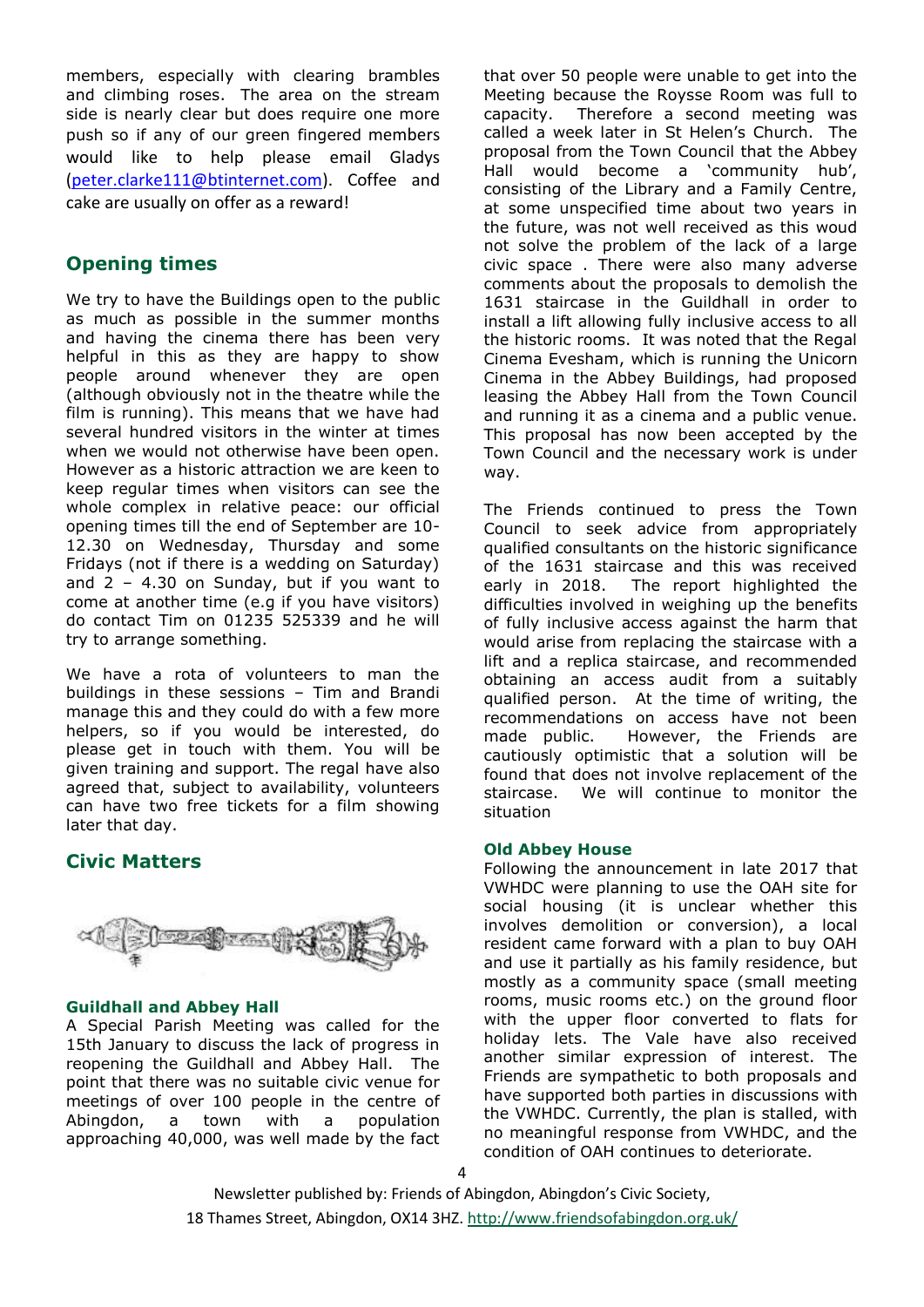### **Upper Reaches**

The Friends were approached by two businessmen who expressed an interest in acquiring the Upper Reaches, refurbishing it and running it as a hotel. They had approached the current leaseholders, Continental Hotels (a subsidiary of Caparo Steel), but nothing had come of this. It appears that a member of the family who own Caparo has expressed an interest in running the hotel himself, but so far there is no news of progress on this. Some repairs have been done to the fabric recently, but it remains an eyesore.



### **Old Gaol**

Cranbourne Homes submitted a planning application for further development of the ground floor. As they have been unable to lease this space to commercial restaurant operators, they wish to do the job themselves rather than leaving the ground floor in the current unfinished state. The proposed works will consist of division of the central space into approximately one-third and two-thirds with two internal walls (already constructed). The larger space will be converted into a winebar/café, and the smaller space together with the south-west wing will be converted into three flats facing on to the riverside garden. Initially, the Friends objected to this but, following a site visit and meeting with representatives of Cranbourne Homes and the Old Gaol Residents Association), we decided to withdraw our objection. It had been based on the subdivision of the central space, which, we believed, had originally been open with the spiral staircase as a central feature, and concerns about restrictions on public access to the garden because of privacy issues for the residents of the proposed flats. However, having now seen the 2007 report of the Conservation Officer and the 1804 plans, we realise that the central space was originally

subdivided and that the dividing walls were demolished in the 1970s when the Leisure Centre was constructed. We were also assured that public access, as defined in the Section 106 agreement, would be maintained, and in fact would be encouraged with outdoor seating for the wine-bar. Overall, this proposal, although not what was originally intended, will complete the Old Gaol project, enabling public access to the ground floor of the central octagon and should add to the vibrancy of this corner of Abingdon as was envisaged in the 2009 plans.

#### **Herald articles**

The Friends have come to an agreement with the Abingdon Herald on publishing regular short columns on the theme of 'Civic Pride'. Two have already been published, and we plan to collaborate with other community groups to make this column a regular feature in the Herald. There should be one from Carbon Cutters in the 23 May edition. If you do not see the Herald, the articles are on our website.

### **Other planning issues**

As usual the Friends have kept a watchful eye on planning applications in Abingdon. We have objected to a plan to demolish a bungalow in North Avenue and replace it with a block of seven (later reduced to six) flatlets and conversion of the garden into parking for seven cars. Unsurprisingly, the neighbours were horrified by this, particularly with respect to impact on their privacy and parking problems. Permission has been refused by the Vale Planning Committee.

We also made representations to the Vale Planning Department with respect to conversion of the offices on the floors above the TSB bank at 1 Stert Street into six flatlets. Unfortunately, we were unable to prevent this from happening, as it was a Permitted Development Order (PDO), rather than a standard planning application. Only transport and highway impacts of the development and contamination and flooding risks of the site are taken into consideration in assessing PDOs. Other issues, which would normally be relevant material planning considerations, cannot be taken into account.

\*\*\*\*\*\*\*\*\*\*\*\*\*\*\*\*\*\*\*\*\*\*\*\*\*\*\*\*\*\*\*\*\*\*\*\*\*